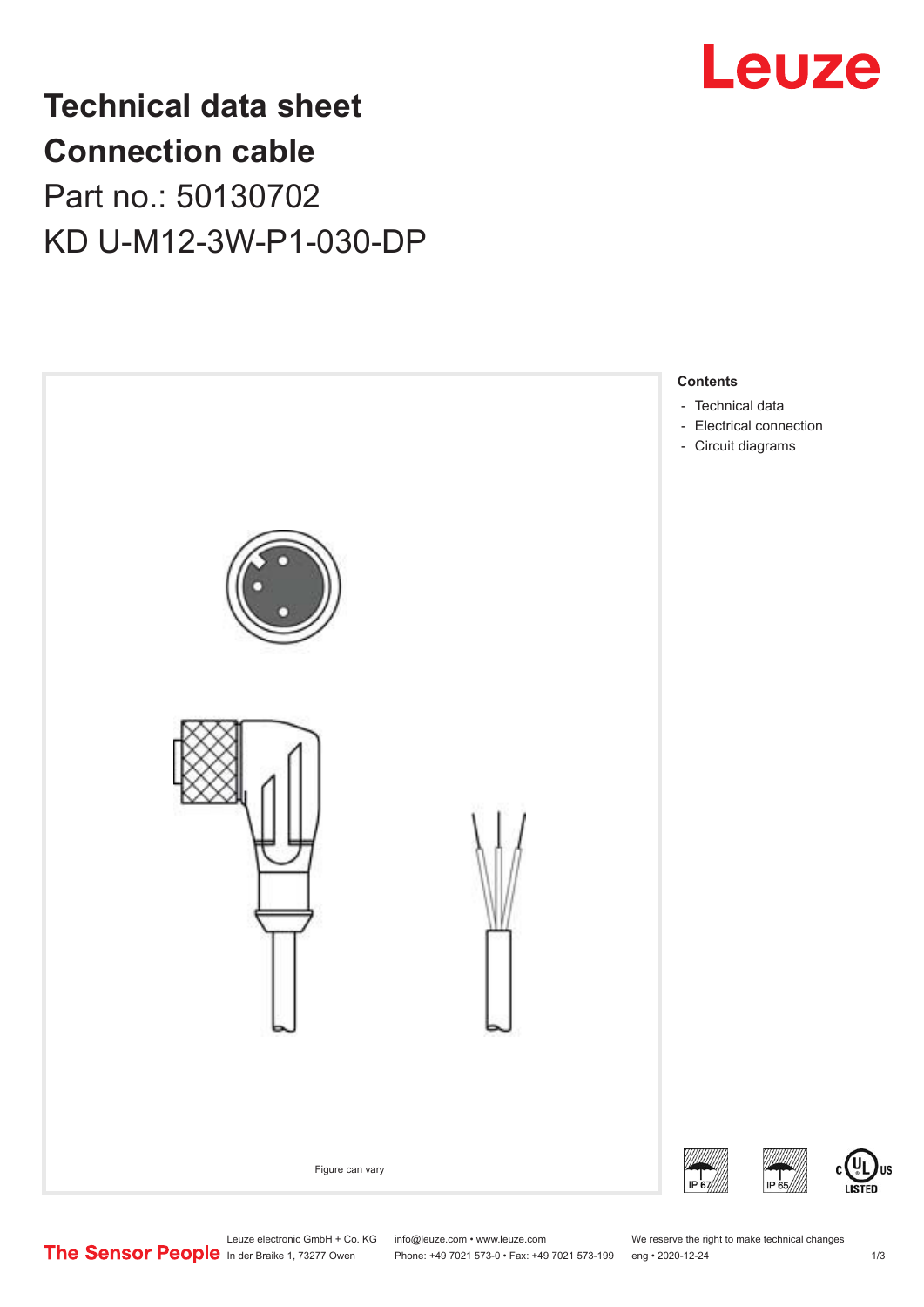## <span id="page-1-0"></span>**Technical data**

#### **Electrical data**

**Performance data Operating voltage** 24 V DC ±25%

#### **Connection**

| <b>Connection 1</b>               |                                                                                                                                                                                                                                |
|-----------------------------------|--------------------------------------------------------------------------------------------------------------------------------------------------------------------------------------------------------------------------------|
| <b>Type of connection</b>         | Connector                                                                                                                                                                                                                      |
| <b>Thread size</b>                | M <sub>12</sub>                                                                                                                                                                                                                |
| <b>Type</b>                       | Female                                                                                                                                                                                                                         |
| Handle body material              | <b>PUR</b>                                                                                                                                                                                                                     |
| No. of pins                       | $3 - pin$                                                                                                                                                                                                                      |
| Version                           | Angled                                                                                                                                                                                                                         |
| <b>Connector, LED</b>             | Yes                                                                                                                                                                                                                            |
| Lock                              | Screw fitting, nickel-plated diecast zinc,<br>recommended torque 0.6 Nm, self-<br>locking                                                                                                                                      |
| <b>Connection 2</b>               |                                                                                                                                                                                                                                |
| <b>Type of connection</b>         | Open end                                                                                                                                                                                                                       |
|                                   |                                                                                                                                                                                                                                |
| <b>Cable properties</b>           |                                                                                                                                                                                                                                |
| <b>Number of conductors</b>       | 3 Piece(s)                                                                                                                                                                                                                     |
| Wire cross section                | $0.34 \, \text{mm}^2$                                                                                                                                                                                                          |
| <b>AWG</b>                        | 22                                                                                                                                                                                                                             |
| Sheathing color                   | <b>Black</b>                                                                                                                                                                                                                   |
| <b>Shielded</b>                   | <b>No</b>                                                                                                                                                                                                                      |
| Silicone-free                     | Yes                                                                                                                                                                                                                            |
| Cable design                      | Connection cable (open on one end)                                                                                                                                                                                             |
| Cable diameter (external)         | $4.3 \text{ mm}$                                                                                                                                                                                                               |
| <b>Cable length</b>               | 3.000 mm                                                                                                                                                                                                                       |
| <b>Sheathing material</b>         | <b>PUR</b>                                                                                                                                                                                                                     |
| <b>Wire insulation</b>            | <b>PUR</b>                                                                                                                                                                                                                     |
| <b>Traverse rate</b>              | Max, 3.3 m/s with horiz, traverse path of<br>5m and and max, acceleration of 5m/s <sup>2</sup>                                                                                                                                 |
| Suitability for drag chains       | Yes                                                                                                                                                                                                                            |
| Properties of the outer sheathing | Free of CFC, cadmium, silicone, halogen<br>and lead, matt, low-adhesion, abrasion-<br>resistant, easily machine-processable                                                                                                    |
| Resistance of the outer sheathing | Hydrolysis and microbe resistant, good<br>oil, gasoline and chemical resistance in<br>accordance with VDE 0472 part 803 test<br>B, flame retardant in accordance with UL<br>1581 VW1 / CSA FT1 / IEC 60332-1.<br>IEC 60332-2-2 |
| <b>Torsion suitability</b>        | ±180° / m (max. 2 mio. cycles with 35<br>cycles / min)                                                                                                                                                                         |

#### **Mechanical data Width across flats** 13 mm **Bending cycles** 5,000,000 Piece(s) **Bending radius, flexible laying, min.** Min. 10 x cable diameter **Bending radius, stationary laying, min.** Min. 5 x cable diameter **Operation and display Number of LEDs** 1 Piece(s) **Environmental data Ambient temperature, operation, flexible use** -25 ... 80 °C **Ambient temperature, operation, stationary use** -40 ... 80 °C **Certifications**

| Degree of protection  | IP 65   |
|-----------------------|---------|
|                       | IP 67   |
| <b>Certifications</b> | c UL US |
|                       |         |

#### **Classification**

| <b>Customs tariff number</b> | 85444290 |
|------------------------------|----------|
| eCl@ss 5.1.4                 | 27279201 |
| eCl@ss 8.0                   | 27279218 |
| eCl@ss 9.0                   | 27060311 |
| eCl@ss 10.0                  | 27060311 |
| eCl@ss 11.0                  | 27060311 |
| <b>ETIM 5.0</b>              | EC001855 |
| <b>ETIM 6.0</b>              | EC001855 |
| <b>ETIM 7.0</b>              | EC001855 |
|                              |          |

## **Electrical connection**

#### **Connection 1**

| Type of connection    | Connector                                                                             |
|-----------------------|---------------------------------------------------------------------------------------|
| <b>Thread size</b>    | M <sub>12</sub>                                                                       |
| <b>Type</b>           | Female                                                                                |
| Handle body material  | <b>PUR</b>                                                                            |
| No. of pins           | $3 - pin$                                                                             |
| Version               | Angled                                                                                |
| <b>Connector, LED</b> | Yes                                                                                   |
| Lock                  | Screw fitting, nickel-plated diecast zinc, recommended<br>torque 0.6 Nm, self-locking |

Phone: +49 7021 573-0 • Fax: +49 7021 573-199 eng • 2020-12-24 2 2/3

# Leuze